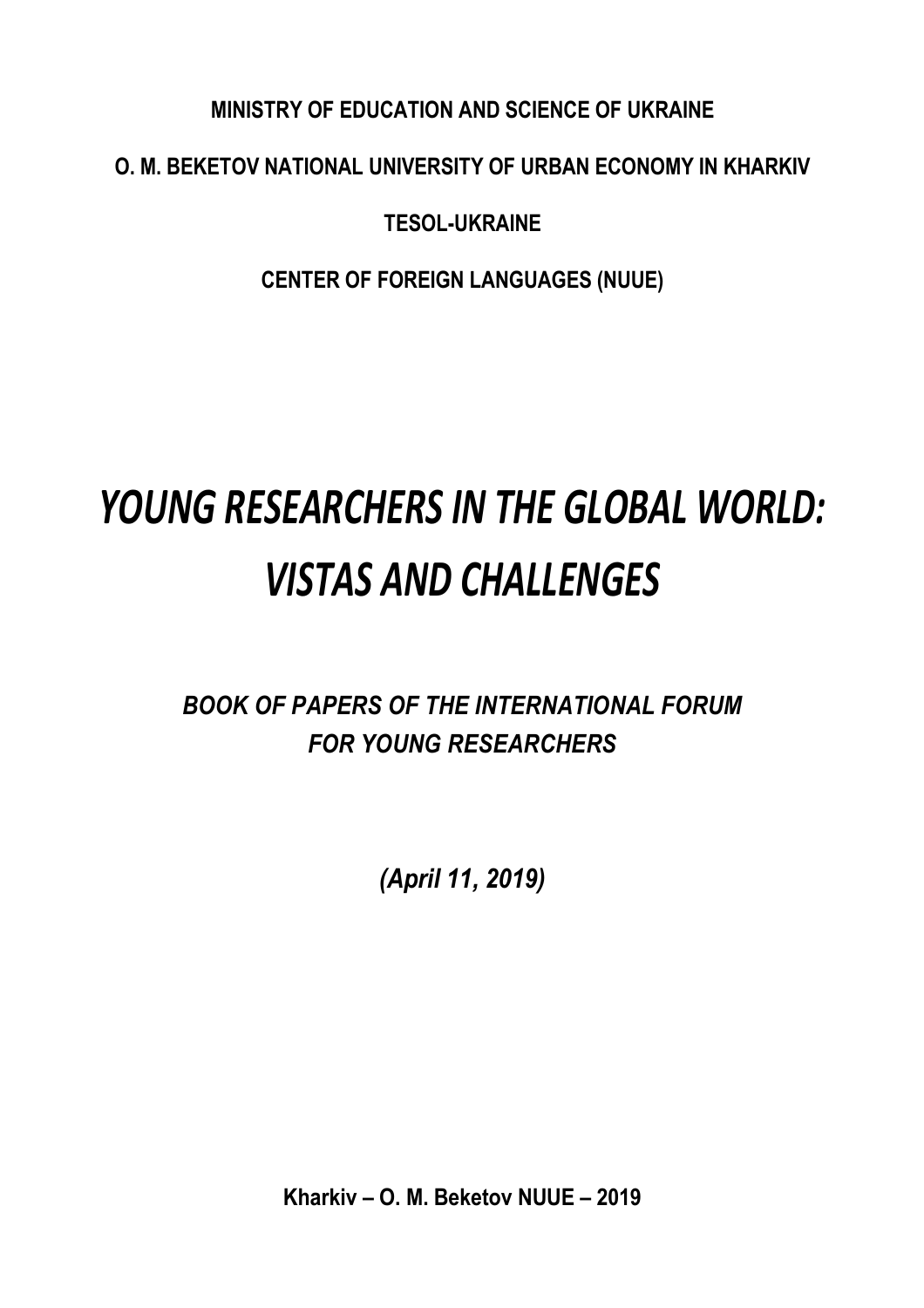#### *Редакційна колегія:*

- *Сухонос М. К. – доктор технічних наук, професор, проректор з наукової роботи Харківського національного університету міського господарства імені О. М. Бекетова;*
- *Ільєнко О. Л. – кандидат філологічних наук, доцент, завідувач кафедри іноземних мов Харківського національного університету міського господарства імені О. М. Бекетова;*
- *Крохмаль А. М. – кандидат педагогічних наук, доцент кафедри іноземних мов Харківського національного університету міського господарства імені О. М. Бекетова;*
- *Зубенко С. О. – старший викладач кафедри іноземних мов Харківського національного університету міського господарства імені О. М. Бекетова;*
- *Максименко Ю. С. – викладач кафедри іноземних мов Харківського національного університету міського господарства імені О. М. Бекетова*

Y70 Papers of the International Forum for Young Researchers, Kharkiv, April 11, **Young** Researchers in the Global World : Vistas and Challenges : Book of 2019 yr. / O. M. Beketov National University of Urban Econомy in Kharkiv, TESOL-Ukraine [and oth.]. – Kharkiv : O. M. Beketov NUUE in Kharkiv,  $2019. - 322$  p.

#### ISBN 978-966-695-490-2

Збірник містить матеріали Міжнародного форуму «Молоді дослідники у глобалізованому світі: перспективи та виклики», який відбувся у квітні 2019 року в Харківському національному університеті міського господарства імені О. М. Бекетова на базі кафедри іноземних мов.

**УДК [339.9:303.8-053.81](06)**

© Колектив авторів, 2019

ISBN 978-966-695-490-2 © Харківський національний університет міського господарства імені О. М. Бекетова, 2019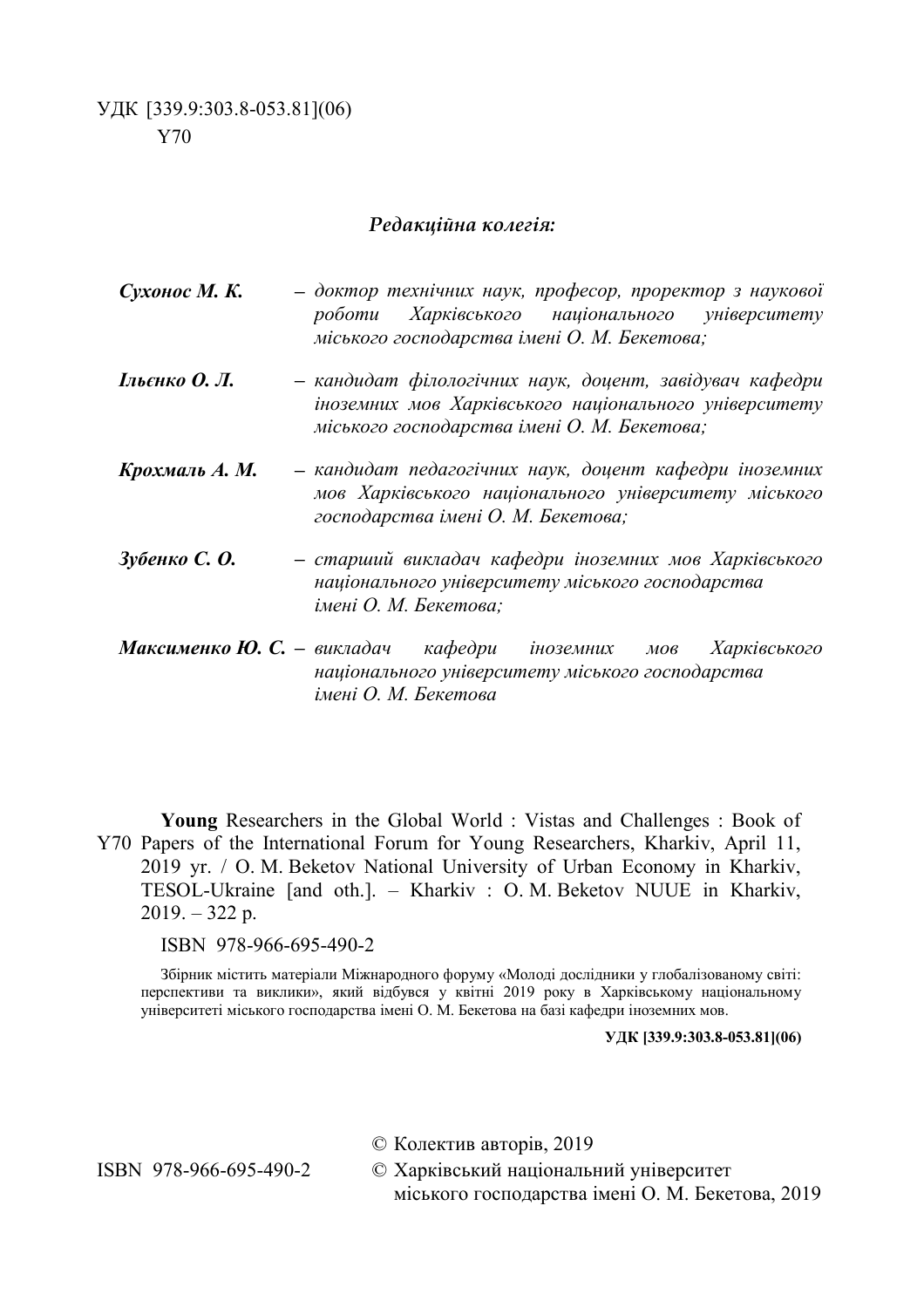Democracy has its own strengths and weaknesses. As for strengths, democracy is the basis of civilized states. Its principles ensure peaceful and legal interaction between people. Secondly, democracy is a single system which allows changing political administration without changing policy. Thirdly, it guarantees protection of interests, rights and freedoms of citizens and makes opposition to the state authority.

As for weaknesses, parties and politicians sacrifice long-term goals for success in the elections. Furthermore, democratic states depend on citizens, which can abuse their freedom. That is why democracy requires prepared and fair society and achievement of compromise. Democracy suggests pluralism, which can have negative results. Because if opinions of one organization are always ignored it may turn against democracy.

To sum up, democracy is the best system of government, which has its own strengths and weaknesses. Its principles and features prove that there are more strengths than weaknesses. Only democracy can guarantee that legal interests of the state, rights and freedoms of its citizens are ensured.

#### **References:**

1. http://www.shareyouressays.com/knowledge/top12-vital-elements-democracyexplained/106235;

2. https://web.stanford.edu/~ldiamond/iraq/Wha IsDemocracy 012004.htm;

3. Політологія: посібник для студентів / за заг. ред. : К. О. Ващенка, В. О. Корнієнка. – Київ : Вид-во імені М. П. Драгоманова, 2011. – 406 с.

### **THE DRAMATIC FATE OF THE UKRAINIAN POLEMICIST GREGORY SKYBINSKY**

**Kristina Kremenytsia**, student

**Olga Ryabchenko**, Doctor of Science (History), Professor *H. S. Skovoroda Kharkiv National Pedagogical University.* **Kostyantyn Mishchenko**, senior teacher *O. M. Beketov National University of Urban Economy in Kharkiv*

Grigorii Skibinsky - Ukrainian writer, translator, doctor of theology . He was born in Volyn in the middle of the 17th century. (the exact date and place of birth are not known, approximately in the 1660s pp.). After graduating from the parish school, heI decided to continue his education. The youth who intended to study theology more thoroughly, in those days was compelled to travel abroad and to receive education under the patronage of the Catholic Church.

So, in 1688, Gregory went to Rome to obtain higher education. For this he had to renounce Orthodoxy, as well as to everyone who arrives "in the papal region with the requirement of learning" and to accept the basic tenets of the Roman Catholic Church. In Rome, he spent eight years studying mathematics, philosophy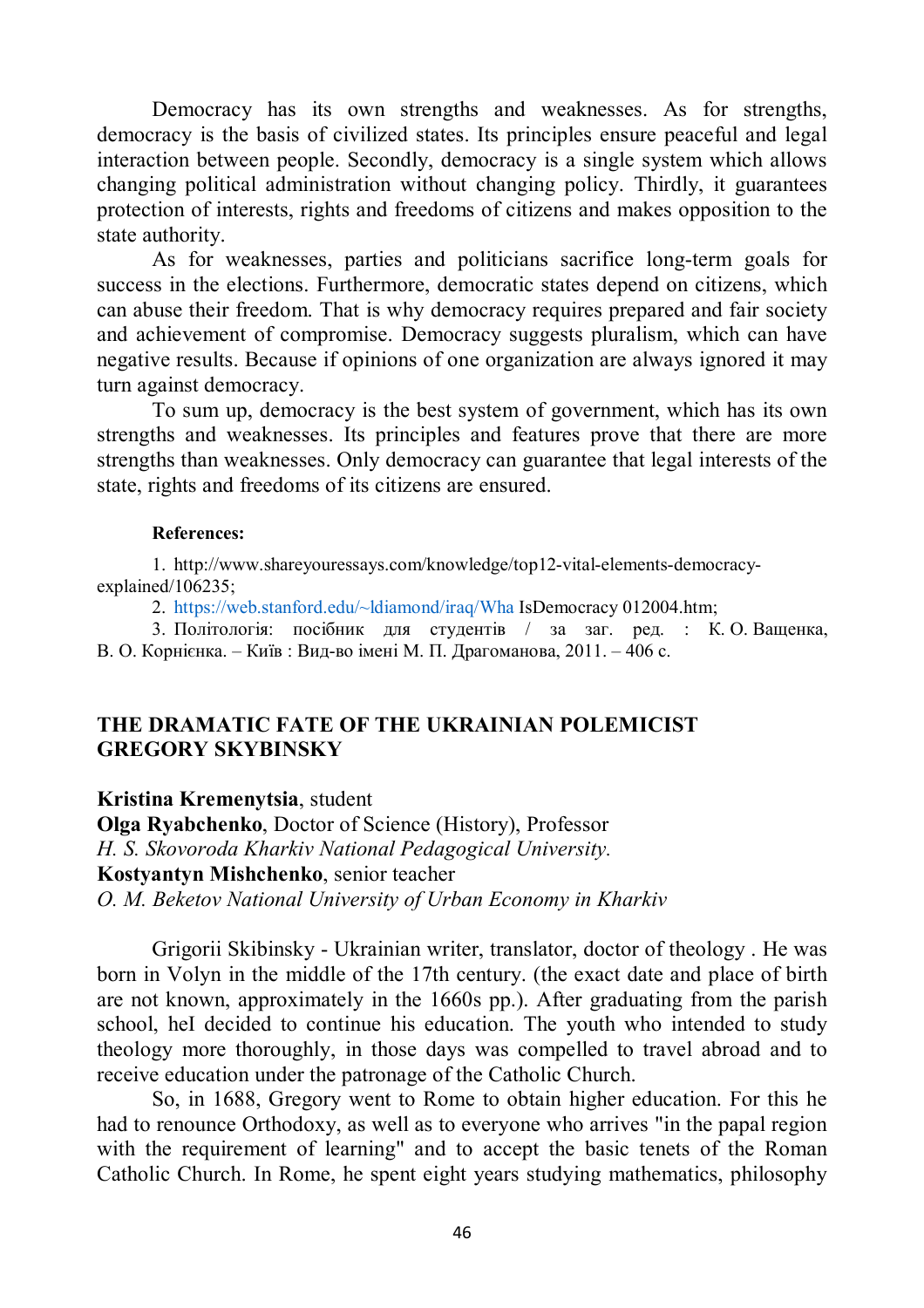and, mainly, theology at the then-known teachers and persons close to the Pope. Among them, we will mention the doctors of theology and the Dominicans - Francis Pegrina, the relative of Pope Innocent, Pauline Bernardinia, the pastor of the pope and his closest counselor, Jacob Rithius, the teacher of the papal schools, and Joseph of Spain - "the first teacher of wisdom." After graduation, Grigoriy Skibinsky received his degree in Philosophy of the artium liberalium doctor, sacrae theologiae licentiatus ("Doctor of Philosophy and Other Free Arts, a Certified Teacher of Holy Theology").

During his studies, Gregory traveled a lot, had time to visit almost all the Italian universities of that time (Rome, Padua, Venice, etc.), visited France and Germany. He possessed almost all European languages, knew well the history of peoples, the theory of poetry, and was guided in all the latest scientific ideas of world culture. Due to the change of religion, Gregory was oppressed not only by the Orthodox, but also by the Catholics. So, in Padua, a kind of adventure that he did not describe in detail, and Skibinsky, "cut off the hand" for the slander of the Papal Popes.

According to G. Skybinsky, in Constantinople, he received from the patriarch a blessing for a teacher's place in the Moscow Greek-Latin Academy. After arriving in Moscow in 1696, Gregory submitted a request to Patriarch Adrian, in which he talked about his conversion to Catholicism, about his studies and, after the trial, asked him to take him back to the womb of the Orthodox Church. Patriarch Andrian reacted with disbelief to this request. He believed that Skibinsky could be a "man of the pope" who came to Moscow to propagate Catholicism.

Asking Skibinsky for a return to Orthodoxy was transferred to the hieromonk Euthemius for consideration, after which Gregory was sentenced to death. But Patriarch Andrian, obviously, did not agree to such a cruel scholar's punishment, as a result, after interrogations and discussions, found guilty great. As a result, the request was accepted, but provided that Gregory Skibinsky will perform the epithelium, publicly repent, will not teach anyone his foreign teaching and write a work against the Latins and the Pope. Only after this, 10 years after the publication of his treatise, he was able to return to Orthodoxy.

For a while Skibinsky was a teacher in Moscow and Volyn. His works included "A Brief Story about Rome" and "Description of Italy", where the author described the life of the then Italy. He is critical of the pope, but positively towards university science and education. Grigory A. accurately describes the color and features of different higher educational institutions in different cities of Italy. He notes, in particular, that the Italians with hospitality take students from all over the world, willingly provide them with housing, share what they can, benevolently, and happily communicate with them. His works trace the culture, traditions and mentality of the Italians of that era. Skibinsky's descriptions are marked by observation, the ability to substitute meaningful, generalize the vision, insight into the phenomena of the culture of the people, its morality and everyday life.

Regarding his activities as a teacher, he translated works of such famous authors as Taso's Liberation of Jerusalem into the Ukrainian language, works of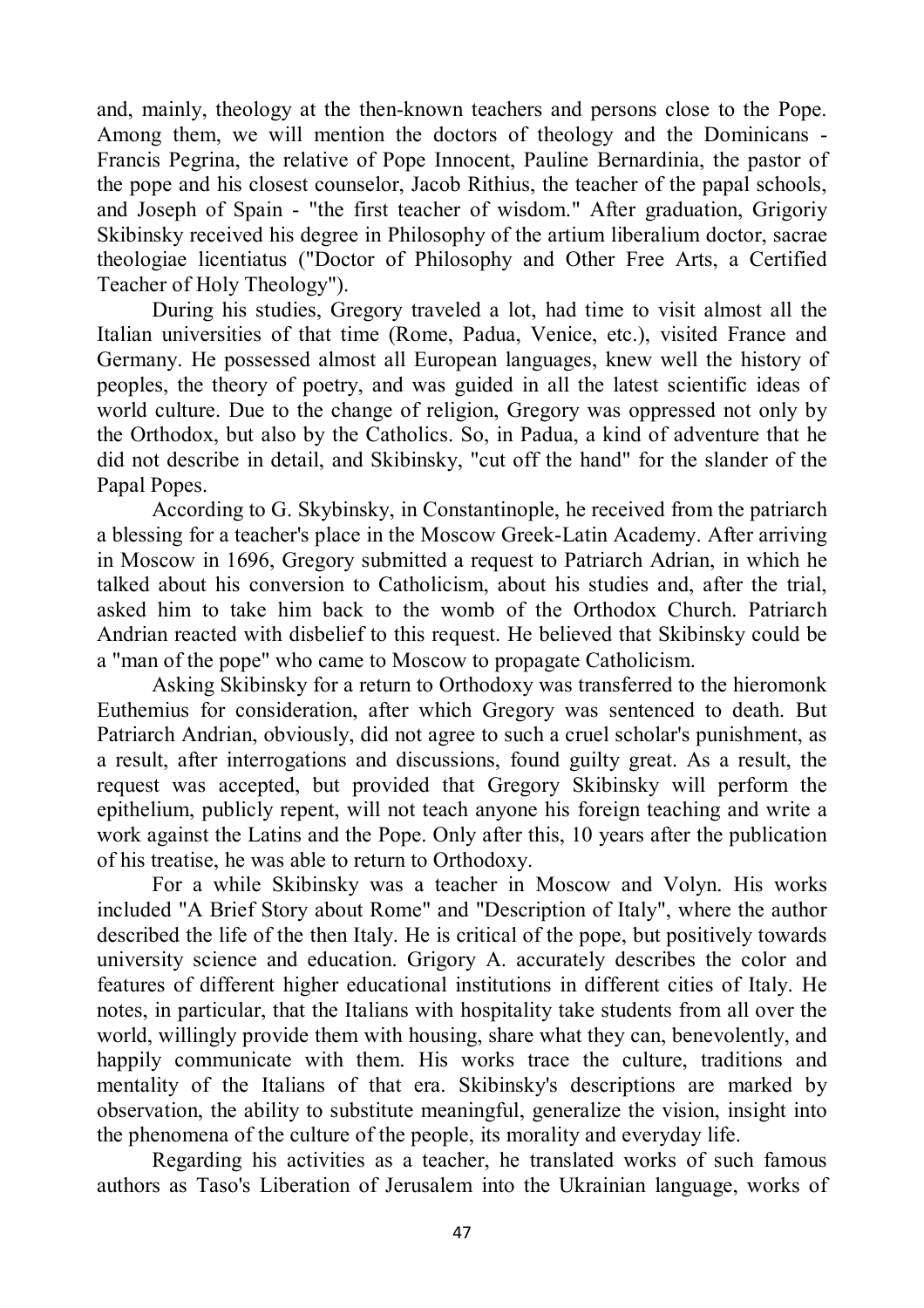Boccaccio, Rotterdam, Petrarch. In the XVII century and later G. Skibinsky's writings had a great success, they were read, rewritten. How ended the fate of this gifted person - is unknown. He died in 1716 in Moscow, forgotten by his entourage.

Hryhoriy Skibinsky's works, therefore, contributed to the development of theological science, history, as well as the spread of the ideas of the Renaissance and the development of Ukrainian culture in general on the Ukrainian lands.

#### **CIVIL LEGAL PERSONALITY OF LEGAL ENTITY**

**Danylo Marunchak**, student **Svitlana Lepeh**, Associate Professor (Law), Research Advisor **Natalia Hrynya**, Associate Professor, Language Consultant *Lviv National University after Ivan Franko*

The rights of the legal entity began to develop very quickly with the start of the new millennium. What was previously impossible and sounded like a scientific fiction is now quite real. A legal entity receives new rights and duties that change the principles of its work. Civil legal personality of a legal entity is an ability to be the subject of civil relations. It consists of civil legal capacity and civilian capacity of this person.

The legal capacity of a legal entity is its ability to have civil rights and duties that arise from the moment of the creation of a legal entity and stop exist from the day the entry is made to the Unified State Register of the record about its termination.

Under Article 91 of the Civil Code a legal entity is able to have the same civil rights and duties as an individual, except those that by their nature may belong only to a person. So, to replace the special legal capacity of a legal entity, which was envisaged by the Soviet civil law, the principle of universal legal capacity has come, which is a reflection of the current trend of development of the Civil law of Ukraine.

It should be noted that the legal capacity of a legal entity has expanded not only due to the provision of its features of universality, but also due to a change in approach to resolving the issue of what rights such person may have. If traditionally it was emphasized on the property rights of a legal entity now, there are their personal non-property rights at the same level with them in the Civil Code. Article 94 of the Civil Code establishes that a legal entity has the right to inviolability of its business reputation, the secret of correspondence, information and other personal non-proprietary rights that may belong to it. In this case, personal non-property rights of a legal entity are protected on a general basis in accordance with Chapter 3 of the Civil Code. Judicial defence of dignity, honour and business reputation due to the sharing of false information is not excluded if the person who shared such information is unknown (for example, when sending anonymous or pseudonymous